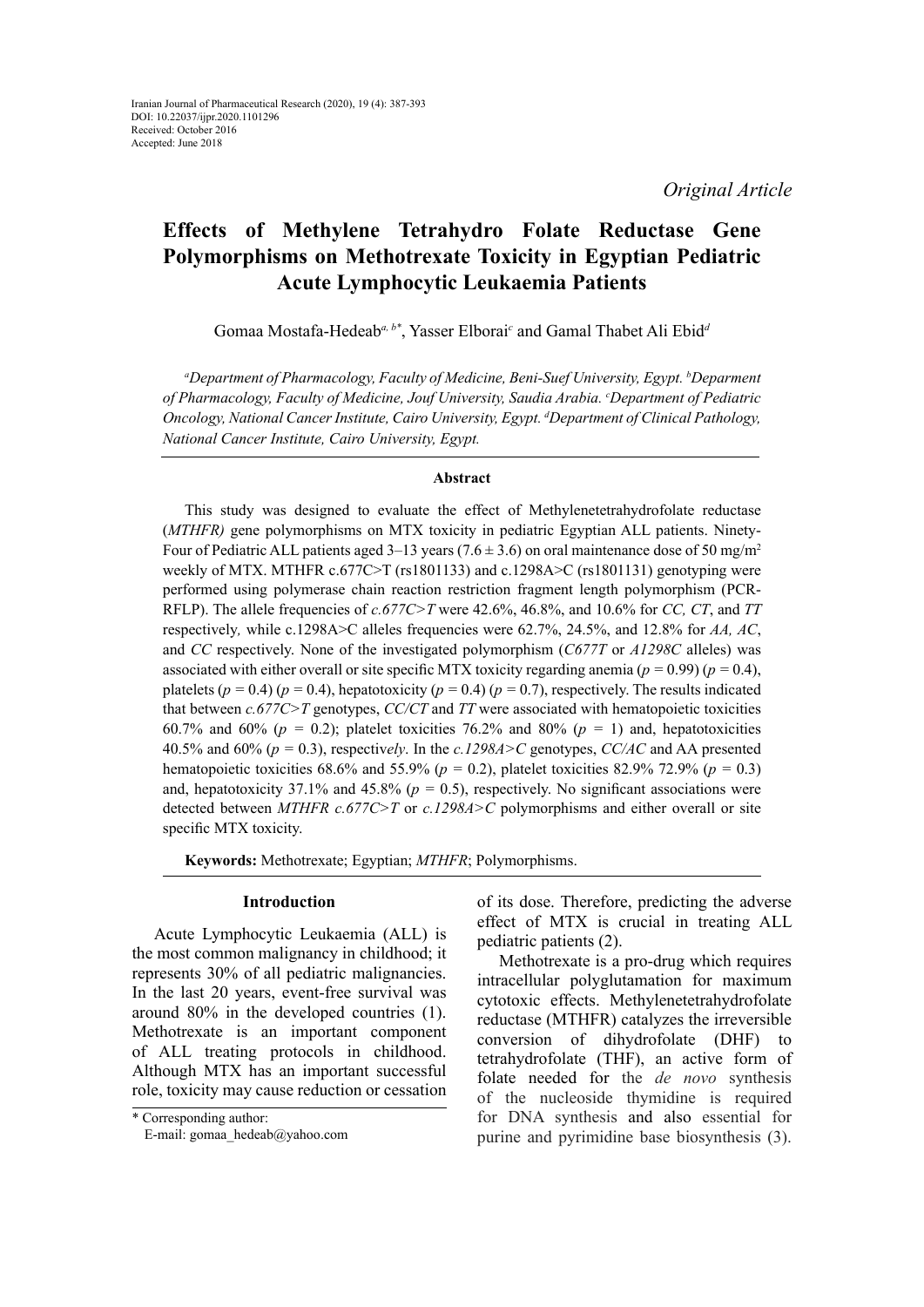Methotrexate, therefore, inhibits the synthesis of DNA, RNA, thymidylates, and proteins (4).

MTX also affects other important enzymes, such as MTHFR; MTHFR is a key enzyme for intracellular folate homeostasis and metabolism (5). MTHFR converts the irreversible conversion of  $5,10$ -methylenetetrahydrofolate  $(5,10\text{-CH}_2 -$ THF) to 5-methyltetrahydrofolate  $(5\text{-CH}_3)$ THF), which is the predominant circulating form of folate and serves as the carbon donor for the remethylation of homocysteine to methionine (6, 7). Alterations in reduced folate pools, as a consequence of changes in MTHFR activity, may have a significant effect on the responsiveness of malignant and non-malignant cells to MTX. Accordingly, it has been proposed that impaired conversion of  $5,10\text{-CH}_2\text{-}THF$  to  $5\text{-}CH_3\text{-}THF$  and the subsequent modification in the intracellular folate pool could increase the toxic effect of MTX (8).

The MTHFR gene is localized on chromosome 1p36.3, *C677T*, and A1298C polymorphisms are two important single nucleotide polymorphisms (SNPs) of MTHFR (9). The *c.677C>T* allele encodes proteins with decreased enzymatic activity, in comparison with the normal allele 677C. People with the 677CT (heterozygous) and 677TT (homozygous) genotypes exhibit 60% and 30% of the activity of the normal homozygous 677CC genotype, respectively (10, 11). In the MTHFR A1298C polymorphism, the 1298C allele is responsible for a milder decrease in MTHFR activity with respect to the normal allele 1298A. The 1298CC homozygous individuals have 60% of the normal activity of 1298AA homozygous individuals (12). The effect of MTHFR gene polymorphisms on MTX induced toxicity is still receiving clinical studies and explanations, with conflicting results regarding polymorphism regulating intracellular MTX metabolic pathway and toxicity of MTX in pediatric ALL (13-16).

Since *MTHFR* polymorphisms may affect sensitivity to MTX and their frequency may differ by ethnicity, we evaluated these polymorphisms in a group of Egyptian pediatric ALL patients on methotrexatebased maintenance treatment to determine the respective genotype frequencies and their impact on MTX toxicity.

# **Experimental**

# *Study Population*

The present study included 94 ALL patients aged 3–13 years (mean 7.6  $\pm$ 3.6 years); 58 boys (61.7%) and 36 girls (38.3%). They presented to the pediatric oncology department, National Cancer Institute (NCI), Cairo University, Egypt. Diagnosis of ALL was performed according to clinical, morphological, cytochemical, and immunophenotyping examination. The patients included in the study received oral MTX as maintenance therapy at a dosage of 50 mg/m2 weekly. The patients were followed up for at least six weeks. Institute review board (IRB) approval was obtained and data were stored in a password-protected database. Their immunophenotypes were pre-B-lineage in 83 (88.3%) and T-lineage in 11 (11.7%). According to the protocol risk stratification criteria, 57 patients (60.6%) were classified as low risk, whereas 37 (39.4%) were classified as standard risk.

# *Methods*

The patients were followed up for 6 weeks after initiation of maintenance dose of MTX 50 mg/m2 weekly for bone marrow suppression and hepatic toxicity. At the end of  $6<sup>th</sup>$  week. White blood cells (WBCs) count with differential was collected to assess bone marrow suppression. To assess hepatic toxicity, the following were collected: alanine transaminase (ALT), aspartate aminotransferase (AST), total bilirubin (TB), and lactate dehydrogenase (LDH). Common terminology criteria for adverse events (CTCAE v. 4.03) were used to hemoglobin  $(Hgb) < 10.0$  g/dL. Toxicity of MTX on platelets was considered if platelet count was  $\leq$ 50,000 (10<sup>3</sup>/mm<sup>3</sup>). Hepatotoxic effect of MTX was defined as maximum  $AIT > 60$  (2x) ULN), maximum  $AST > 80$  (2x ULN), and maximum  $TB > 2$  mg/dL.

# *MTHFR Genotyping*

A five-milliliter blood sample was withdrawn in an EDTA‐coated tube from each patient, stored at -25 °C for genotyping. DNA was isolated from peripheral blood at diagnosis (16, 17). The *MTHFR C677T* and *A1298C* polymorphisms were identified using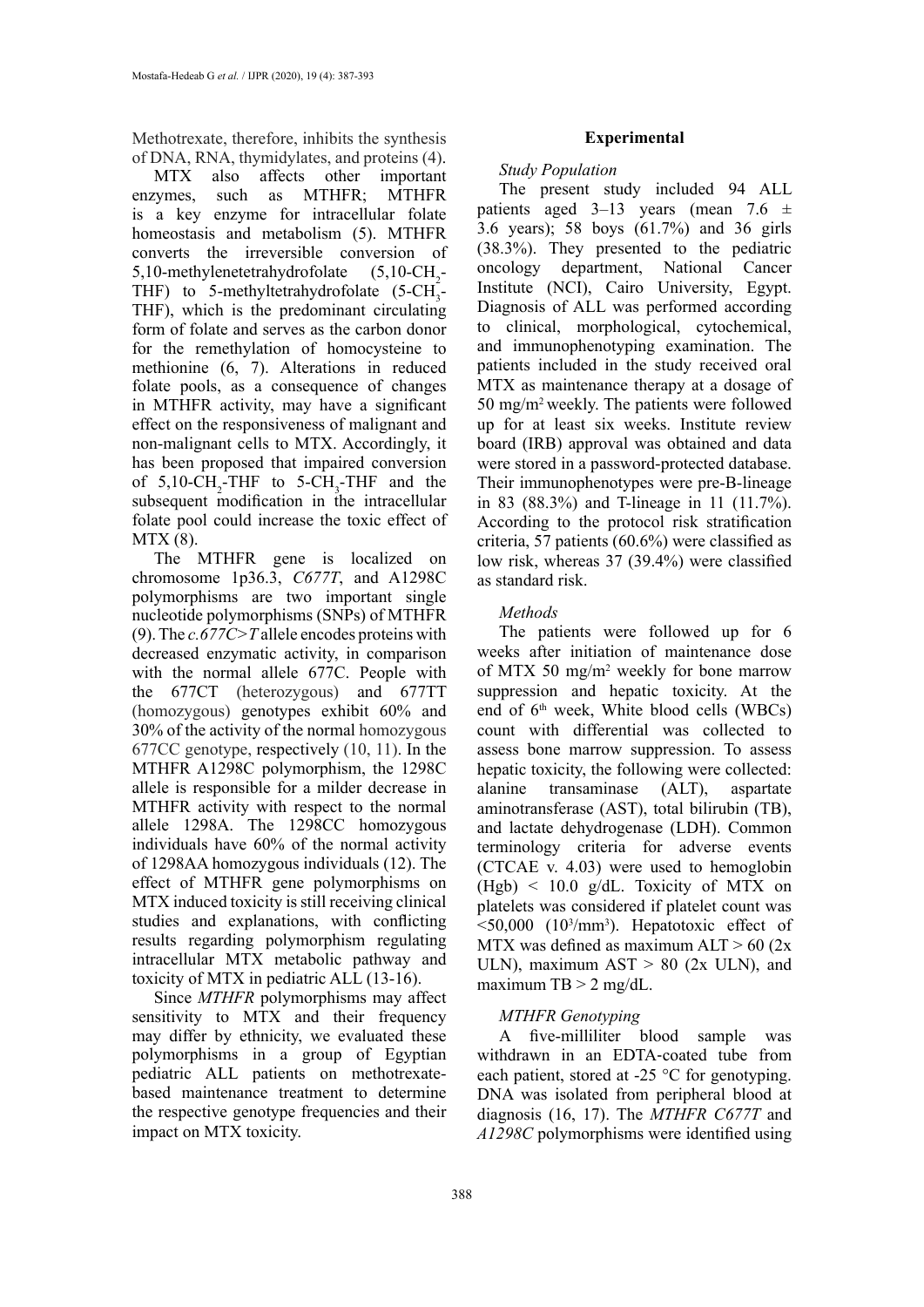the method described by (18). After initial denaturation for 10 min at 95 °C, the PCR was performed for 35 cycles of 45 sec at 95 °C, 45 sec at 59 °C, and 1 min at 72 °C. The last elongation step was extended to 7 min (18).

The amplified fragments targeted the sites of polymorphisms: the 198-bp fragment for *MTHFR C677T* containing the *C→T* bp substitution at nucleotide *677* that creates a HinfI restriction site and the 163-bp fragment for *MTHFR A1298C* contains the *A→C* substitution at nucleotide *1298* that abolishes a MboII restriction site. Therefore, HinfI and MboII (New England BioLabs, Beverly, MA) were used to detect the *C677T* and *A1298C* polymorphisms, respectively. The digestion products were visualized with ethidium bromide after electrophoresis on 3% agarose gel at 100 volts for 30 min for the *C677T* polymorphism and 4% agarose gel for the *A1298C* polymorphism.

The *MTHFR 677CC* wild type homozygous was identified by the presence of only a 198 bp fragment. The *677CT* heterozygous was identified by 198, 175, and 23 bp fragments, and *the 677TT* homozygous was identified by 175 and 23 bp fragments. The *1298AA* wild type homozygous produces five fragments of 56, 31, 30, 28, and 18 bp. The *1298AC* heterozygous produces six fragments of 84, 56, 31, 30, 28, and 18 bp, and the *1298CC* homozygous variant produces four fragments of 84, 31, 30, and 18 bp.

### *Statistical analysis*

Data were collected, tableted. Correlation of *MTHFR* alleles with clinical characteristics (WBC, cytogenetic risk, therapy-related toxicity) was also performed using the  $\chi^2$  or Fisher's exact test. All statistical calculations were done using Microsoft Excel 2010 (Microsoft Corporation, NY, USA) and SPSS (Statistical Package for the Social Science; SPSS Inc., Chicago, IL, USA) version 17 for Microsoft Windows. The level of significance

was considered if  $p < 0.05$ .

#### **Results**

The distribution of *C677T* and *A1298C MTHFR* gene frequencies among the study population are shown in Table 1.

*MTHFR C677T polymorphism and toxicity in pediatric ALL*

There was no significant difference in MTX toxicity between patients with anemia and those who had normal hemoglobin levels with different alleles ( $p = 0.99$ ). Within the patients of different alleles, there was no significant difference between the patients who had low platelets and those who had normal platelets  $(p = 0.4)$ . There was no significant difference between patients with different alleles related to hepatotoxicity  $(p = 0.4)$  (Table 2).

At *MTHFR C677T* genotype, from the 94 patients, 84 patients *CC* (wild-type) plus *CT* (heterozygous) and 10 patients *TT* homozygous, Hematopoietic toxicity in *CC/CT* and *TT* was 51/84 (60.7%) and 6/10 (60%), respectively ( $p = 0.2$ ). Platelet toxicity in *CC/CT* and *TT* was 64/84 (76.2%) and 8/10 (80%), respectively (*p =* 1). Hepatotoxicity in *CC/CT* and *TT* was 34/84 (40.5%) and 6 (60%), respectively (*p =* 0.3) (Table 3).

*MTHFR A1298C polymorphism and toxicity in pediatric ALL*

Regarding *MTHFR A1298C* polymorphism, there was no significant difference between the patients of different alleles suffering from anemia as MTX toxicity (*p =* 0.4). MTX did not show a significant toxic effect on platelets within the patients of different alleles  $(p = 0.4)$ . The hepatotoxic effect of MTX did not show any significant difference between the patients with different alleles  $(p = 0.7)$  (Table 2).

The *MTHFR A1298C genotype* was done among the 94 patients where 59 patients were *AA* (*wild-type*) and 35 patients were *CC* (*homozygous*) plus *AC* (*heterozygous*).

**Table 1.** Genotype Frequencies of the studied patients. **Table 1.** Genotype Frequencies of the studied patients.

|           |           | 677 genotype |              |            | 1298 genotype |              |
|-----------|-----------|--------------|--------------|------------|---------------|--------------|
| allele    | UC.       |              |              | AA         | АC            | СC           |
| Frequency | 40(42.6%) | 44 (46.8%)   | $10(10.6\%)$ | 59 (62.7%) | 23(24.5%)     | $12(12.8\%)$ |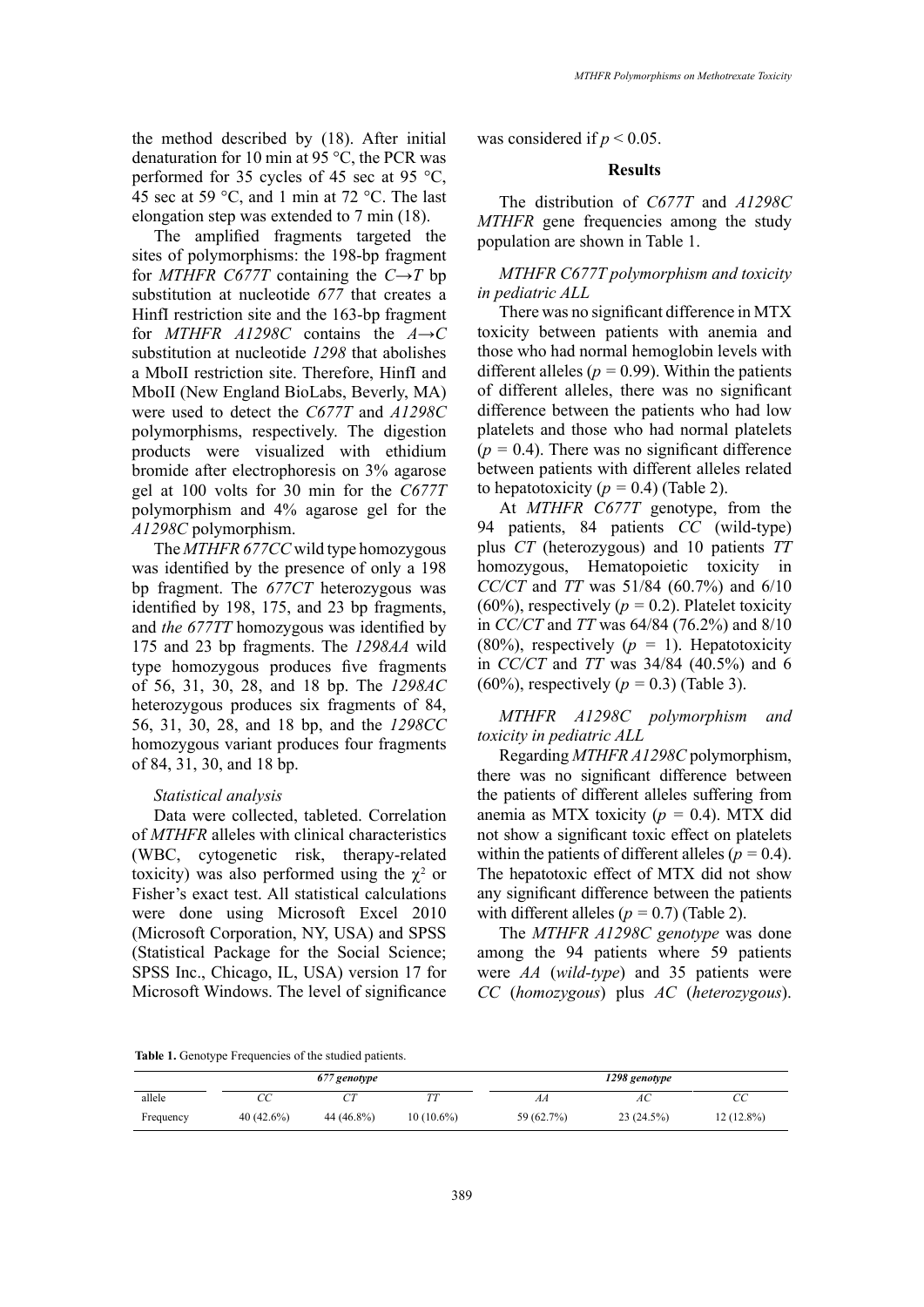|                       |              | 677 genotype |             |    |              | 1298 genotype            |             |           |
|-----------------------|--------------|--------------|-------------|----|--------------|--------------------------|-------------|-----------|
|                       | g            | CT           |             |    |              | $\overline{\mathcal{A}}$ | CC<br>C     |           |
| Haemoglobin (Normal)  | $16(43.2\%)$ | 17 (45.9%)   | 4(10.8%)    |    | 26 (70.3%)   | 8(21.6%)                 | $3(8.1\%)$  |           |
| Haemoglobin (Anaemia) | 24 (42.1%)   | 27 (47.4%)   | $6(10.5\%)$ | 99 | 33 (57.9%)   | 15 (26.3%)               | 9 (15.8%)   | $\dot{=}$ |
| Normal Platelets      | 7 (31.8%)    | 13 (59.1%)   | $2(9.1\%)$  |    | $16(72.8\%)$ | $3(13.6\%)$              | $3(13.6\%)$ |           |
| Thrombocytopenia      | 33 (45.8%)   | $31(43.1\%)$ | 8 (11.1%)   |    | 43 (59.7%)   | 20 (27.8%)               | $(12.5\%)$  | $\vec{a}$ |
| No Hepatic toxicity   | 26 (48.1%)   | 22 (40.7%)   | $6(11.1\%)$ |    | 32 (59.2%)   | 5(27.8%)                 | 7 (13%)     |           |
| Hepatic toxicity      | 14(35%)      | 22 (55%)     | 1 (10%)     |    | 27 (67.5%)   | 8 (20%)                  | $(12.5\%)$  | 0.7       |

Hematopoietic toxicity in *CC/AC* and *AA* was 24/35 (68.6%) and 33/59 (55.9%), respectively (*p =* 0.2). Platelet toxicity in *CC/AC* and *AA* was 29/35 (82.9%) and 43/59 (72.9%), respectively (*p =* 0.3). Hepatotoxicity in *CC/ AC* and *AA* was 13/35 (37.1%) and 27/59 (45.8%), respectively (*p =* 0.5) (Table 3).

| Table 3. MTX toxicity among wild plus heterozygous versus homozygous all patients. |                                |                |                  |         |                |                           |
|------------------------------------------------------------------------------------|--------------------------------|----------------|------------------|---------|----------------|---------------------------|
|                                                                                    |                                |                | <b>Platelets</b> |         |                |                           |
|                                                                                    | Hematopoietic toxicity P-value |                | toxicity         | P-value | Hepatotoxicity | P-value                   |
| MTHFR 677 genotype                                                                 |                                |                |                  |         |                |                           |
| $CC$ (wild-type) plus $CT$                                                         |                                |                |                  |         |                |                           |
| $(heterozygous) (n = 84)$                                                          | 51 (60.7%)                     | 0.2            | 64 (76.2%)       |         | 34 (40.5%)     | $\ddot{0}$                |
| $TT$ (homozygous) (n = 10)                                                         | 6(60%)                         |                | 8 (80%)          |         | 6(60%)         |                           |
| MTHFR 1298 genotype                                                                |                                |                |                  |         |                |                           |
| CC (homozygous) plus AC                                                            |                                |                |                  |         |                |                           |
| $(heterozygous) (n = 35)$                                                          | 24 (68.6%)                     | $\overline{0}$ | 29 (82.9%)       | ි       | 13 (37.1%)     | $\widetilde{\phantom{a}}$ |

*AA* (wild-type) (n = 59) 33 (55.9%) 43 (72.9%) 27 (45.8%)

33 (55.9%)

 $AA$  (wild-type) (n = 59)

43 (72.9%)

27 (45.8%)

# **Discussion**

Allele frequencies of the present study are slightly different from the study done by Zidan *et al.* on the Egyptian population who showed the *c.677C>T CC*, *CT* and *TT* alleles frequencies were 26.3%, 37.5%, and 36.2%, respectively, and *c.1298A>C AA, AC*, and *CC* alleles frequencies were 16.25%, 40%, and 43.75%, respectively (19). These differences may be due to the low number of patients included in both studies and also obvious heterogeneity of the Egyptian population, and large-scale genetic studies may clarify the exact gene distribution.

There are no reliable tests or assessments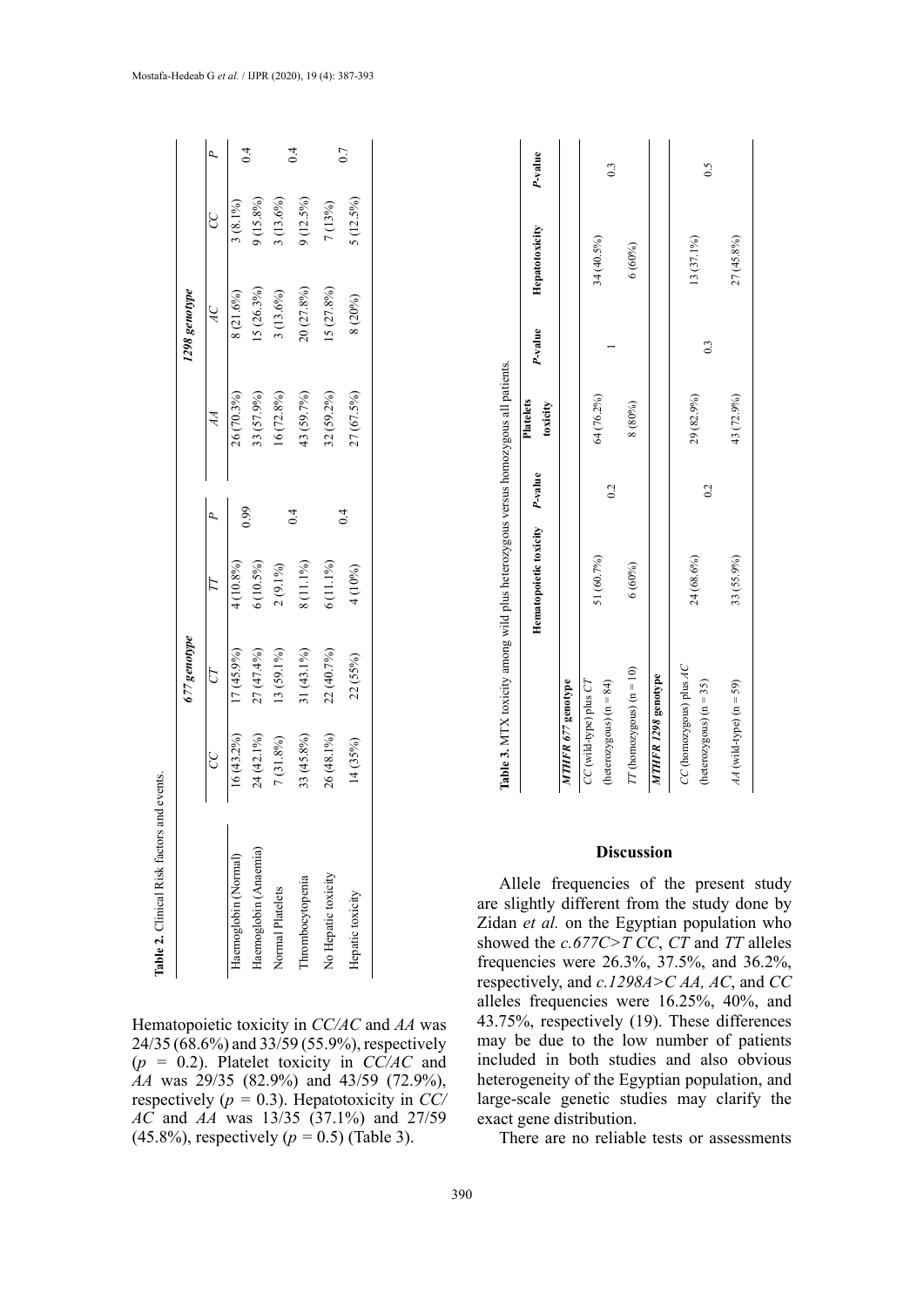that can predict MTX toxicity, a better understanding of its pharmacology can be done by using the pharmacogenetics tools to study the effect of genetic differences in the action of enzymes involved in MTX metabolic pathways that may play a role in determining its relapse and toxicity (20).

In the present study, no significant associations were detected between *MTHFR c.677C>T* or *c.1298A>C* polymorphisms and either overall or site-specific MTX toxicity, and either hematological or non-hematological like hepatotoxicity. These results are in accordance with studies done by Lopez-Lopez *et al.* and Ruiz-Arguelles *et al.* (5, 21).

On the other hand, some studies showed an increased risk of developing adverse events with low dose MTX based therapy among rheumatoid arthritis patients (22, 23).

In Acute Leukemia patients, few studies demonstrated an association of *MTHFR C677T* and *A1298C* with mild toxicities in the form of myelosuppression, hepatic toxicity, and mucositis, as well as hepatotoxicity, whereas some studies showed its association with a decrease in toxicity rates  $(24-28)$ . Whereas de Jong showed, *MTHFR 1298AC* variant may induce MTX resistance in *ex-vivo*  of lymphoblasts obtained from ALL pediatric patients (29).

There is no association between c.1298C>T gene polymorphisms and the risk of developing MTX-related toxicity in the present study. Te Loo and his colleagues agreed with our results, where they concluded that it is still unclear whether the *c.677C>T* and *c.1298A>C* genetic variants play a clinically significant role in the development of MTX-induced liver toxicity (30). Also, there was a study on rheumatoid arthritis patients (31, 32).

*c.1298A>C* polymorphisms may decrease MTX sensitivity in lymphoblast from pediatric ALL patients (29).

This controversy in the published results may be explained by differences in study design, sample size, the different clinical setting and schedule of treatment, pathological, clinical, and demographic pattern of the patients, the inability to control another factor, *e.g.*, folate intake or parameters to measure efficacy and toxicity (28, 31 and 33).

The race also may play a role in these conflicting results; Martin *et al.* have reported an interaction between *C677T* and *A1298C* genetic variants and race/ethnicity on breast cancer survival (34).

Another pilot retrospective cross-validation approach study on Caucasians and African-Americans with rheumatoid arthritis resulted in the *MTHFR* genetic variant has differential effects in these racial groups suggesting the race may significantly interact with the *C677T* variant to influence the risk of MTX toxicity (35). A similar race-specific association with MTX-related adverse events in Caucasian and African–American rheumatoid arthritis patients has also been suggested for the *A1298C* variants (36).

### **Conclusion**

From the present results, we can conclude that neither *c677C>T* nor *c128A>C* polymorphisms had a role in hematopoietic or hepatic toxicity. Another wide-scale study may be needed to confirm these findings among the Egyptian population.

#### **References**

- (1) Pui CH, [Sandlund JT](https://www.ncbi.nlm.nih.gov/pubmed/?term=Sandlund JT%5BAuthor%5D&cauthor=true&cauthor_uid=15251979), [Pei D,](https://www.ncbi.nlm.nih.gov/pubmed/?term=Pei D%5BAuthor%5D&cauthor=true&cauthor_uid=15251979) [Campana D](https://www.ncbi.nlm.nih.gov/pubmed/?term=Campana D%5BAuthor%5D&cauthor=true&cauthor_uid=15251979), [Rivera](https://www.ncbi.nlm.nih.gov/pubmed/?term=Rivera GK%5BAuthor%5D&cauthor=true&cauthor_uid=15251979) [GK,](https://www.ncbi.nlm.nih.gov/pubmed/?term=Rivera GK%5BAuthor%5D&cauthor=true&cauthor_uid=15251979) [Ribeiro RC,](https://www.ncbi.nlm.nih.gov/pubmed/?term=Ribeiro RC%5BAuthor%5D&cauthor=true&cauthor_uid=15251979) [Rubnitz JE](https://www.ncbi.nlm.nih.gov/pubmed/?term=Rubnitz JE%5BAuthor%5D&cauthor=true&cauthor_uid=15251979), [Razzouk BI](https://www.ncbi.nlm.nih.gov/pubmed/?term=Razzouk BI%5BAuthor%5D&cauthor=true&cauthor_uid=15251979), [Howard](https://www.ncbi.nlm.nih.gov/pubmed/?term=Howard SC%5BAuthor%5D&cauthor=true&cauthor_uid=15251979) [SC,](https://www.ncbi.nlm.nih.gov/pubmed/?term=Howard SC%5BAuthor%5D&cauthor=true&cauthor_uid=15251979) [Hudson MM](https://www.ncbi.nlm.nih.gov/pubmed/?term=Hudson MM%5BAuthor%5D&cauthor=true&cauthor_uid=15251979), [Cheng C,](https://www.ncbi.nlm.nih.gov/pubmed/?term=Cheng C%5BAuthor%5D&cauthor=true&cauthor_uid=15251979) [Kun LE,](https://www.ncbi.nlm.nih.gov/pubmed/?term=Kun LE%5BAuthor%5D&cauthor=true&cauthor_uid=15251979) [Raimondi](https://www.ncbi.nlm.nih.gov/pubmed/?term=Raimondi SC%5BAuthor%5D&cauthor=true&cauthor_uid=15251979) [SC,](https://www.ncbi.nlm.nih.gov/pubmed/?term=Raimondi SC%5BAuthor%5D&cauthor=true&cauthor_uid=15251979) [Behm FG](https://www.ncbi.nlm.nih.gov/pubmed/?term=Behm FG%5BAuthor%5D&cauthor=true&cauthor_uid=15251979), [Downing JR,](https://www.ncbi.nlm.nih.gov/pubmed/?term=Downing JR%5BAuthor%5D&cauthor=true&cauthor_uid=15251979) [Relling MV,](https://www.ncbi.nlm.nih.gov/pubmed/?term=Relling MV%5BAuthor%5D&cauthor=true&cauthor_uid=15251979) [Evans WE](https://www.ncbi.nlm.nih.gov/pubmed/?term=Evans WE%5BAuthor%5D&cauthor=true&cauthor_uid=15251979) and [Total Therapy Study XIIIB at St Jude Children's](https://www.ncbi.nlm.nih.gov/pubmed/?term=Total Therapy Study XIIIB at St Jude Children%27s Research Hospital%5BCorporate Author%5D) [Research Hospital.](https://www.ncbi.nlm.nih.gov/pubmed/?term=Total Therapy Study XIIIB at St Jude Children%27s Research Hospital%5BCorporate Author%5D) Improved outcome for children with acute lymphoblastic leukemia: results of total therapy study XIIIB at St Jude Children's Research Hospital. *Blood* (2004) 104: 2690-6.
- (2) [Imanishi](https://www.nature.com/articles/jhg200722#auth-1) H, [Okamura](https://www.nature.com/articles/jhg200722#auth-2) N, [Yagi](https://www.nature.com/articles/jhg200722#auth-3) M, [Noro](https://www.nature.com/articles/jhg200722#auth-4) Y, [Moriya](https://www.nature.com/articles/jhg200722#auth-5) Y, [Nakamura](https://www.nature.com/articles/jhg200722#auth-6) T, [Hayakawa](https://www.nature.com/articles/jhg200722#auth-7) A, [Takeshima](https://www.nature.com/articles/jhg200722#auth-8) Y, [Sakaeda](https://www.nature.com/articles/jhg200722#auth-9) T, [Matsuo](https://www.nature.com/articles/jhg200722#auth-10) M and [Okumura](https://www.nature.com/articles/jhg200722#auth-11) K. Genetic polymorphisms associated with adverse events and elimination of methotrexate in childhood acute lymphoblastic leukemia and malignant lymphoma. *J. Hum. Genet.* (2007) 52: 166-71.
- (3) Zhao R and Goldman D. Resistance to antifolates. *Oncogene* (2003) 22: 7431-57.
- (4) [Rajagopalan PT,](https://www.ncbi.nlm.nih.gov/pubmed/?term=Rajagopalan PT%5BAuthor%5D&cauthor=true&cauthor_uid=12359872) [Zhang Z](https://www.ncbi.nlm.nih.gov/pubmed/?term=Zhang Z%5BAuthor%5D&cauthor=true&cauthor_uid=12359872), [McCourt L,](https://www.ncbi.nlm.nih.gov/pubmed/?term=McCourt L%5BAuthor%5D&cauthor=true&cauthor_uid=12359872) [Dwyer](https://www.ncbi.nlm.nih.gov/pubmed/?term=Dwyer M%5BAuthor%5D&cauthor=true&cauthor_uid=12359872) [M,](https://www.ncbi.nlm.nih.gov/pubmed/?term=Dwyer M%5BAuthor%5D&cauthor=true&cauthor_uid=12359872) [Benkovic SJ](https://www.ncbi.nlm.nih.gov/pubmed/?term=Benkovic SJ%5BAuthor%5D&cauthor=true&cauthor_uid=12359872) and [Hammes GG](https://www.ncbi.nlm.nih.gov/pubmed/?term=Hammes GG%5BAuthor%5D&cauthor=true&cauthor_uid=12359872). Interaction of dihydrofolate reductase with methotrexate: ensemble and single-molecule kinetics. *Proc. Natl. Acad. Sci. USA* (2002) 99: 13481-6.
- (5) [Lopez-Lopez E](https://www.ncbi.nlm.nih.gov/pubmed/?term=Lopez-Lopez E%5BAuthor%5D&cauthor=true&cauthor_uid=23089671), [Martin-Guerrero I,](https://www.ncbi.nlm.nih.gov/pubmed/?term=Martin-Guerrero I%5BAuthor%5D&cauthor=true&cauthor_uid=23089671) [Ballesteros J](https://www.ncbi.nlm.nih.gov/pubmed/?term=Ballesteros J%5BAuthor%5D&cauthor=true&cauthor_uid=23089671) and [Garcia-Orad A.](https://www.ncbi.nlm.nih.gov/pubmed/?term=Garcia-Orad A%5BAuthor%5D&cauthor=true&cauthor_uid=23089671) A systematic review and meta-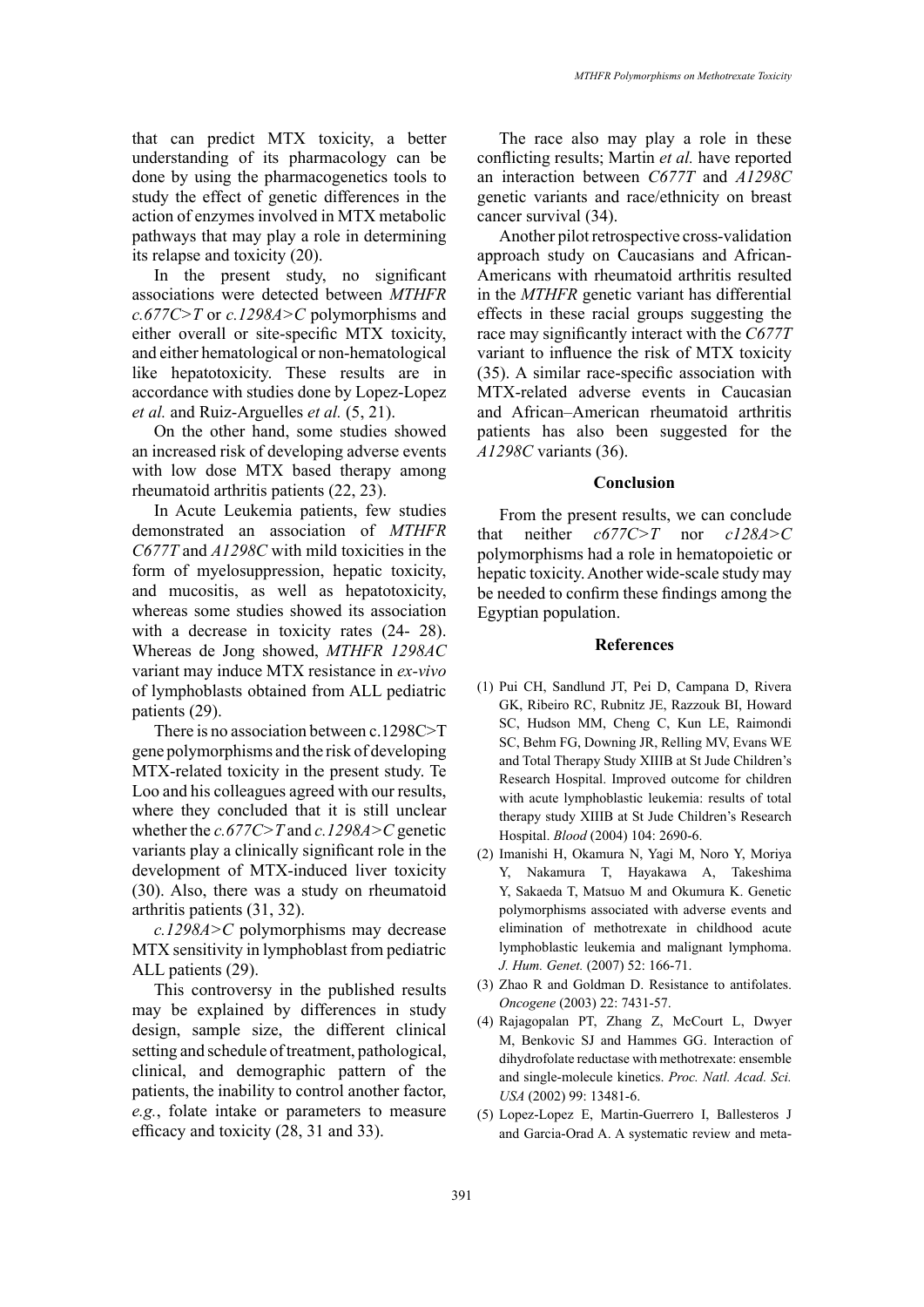analysis of MTHFR polymorphisms in methotrexate toxicity prediction in pediatric acute lymphoblastic leukemia. *Pharmacogenomics J.* (2013) 13: 498- 506.

- (6) [El Rashedy](http://www.mmj.eg.net/searchresult.asp?search=&author=Farida+H+El+Rashedy&journal=Y&but_search=Search&entries=10&pg=1&s=0) FH, [Ragab](http://www.mmj.eg.net/searchresult.asp?search=&author=Seham+M+Ragab&journal=Y&but_search=Search&entries=10&pg=1&s=0) SM, [Dawood](http://www.mmj.eg.net/searchresult.asp?search=&author=Ashraf+A+Dawood&journal=Y&but_search=Search&entries=10&pg=1&s=0) AA and [El-](http://www.mmj.eg.net/searchresult.asp?search=&author=Mahmoud+A+El%2DHawy&journal=Y&but_search=Search&entries=10&pg=1&s=0)[Hawy](http://www.mmj.eg.net/searchresult.asp?search=&author=Mahmoud+A+El%2DHawy&journal=Y&but_search=Search&entries=10&pg=1&s=0) MA. Relationship between *MTHFR* polymorphism and side effects of high-dose methotrexate in pediatric acute lymphoblastic leukemia. *Menoufia Med. J.* (2013) 26: 138-44.
- (7) Trimmer EE. Methylenetetrahydrofolate reductase: biochemical characterization and medical significance. *Curr. Pharm. Des.* (2013) 19: 2574-93.
- (8) De Mattia E and Toffoli G. *C677T* and *A1298C MTHFR* polymorphisms, a challenge for antifolate and fluoropyrimidine-based therapy personalisation. *Eur. J. Cancer* (2009) 45: 1333-51.
- (9) Lightfoot TJ, Johnston WT, Painter D, Simpson J, Roman E, Skibola CF, Smith MT, Allan JM and Taylor GM on behalf of the United Kingdom Childhood Cancer Study. Genetic variation in the folate metabolic pathway and risk of childhood leukemia. *Blood* (2010) 115: 3923-29.
- (10) Cheok MH and Evans WE. Acute lymphoblastic leukaemia: a model for the pharmacogenomics of cancer therapy. *Nat. Rev. Cancer* (2006) 6: 117-29.
- (11) [Frosst P](https://www.ncbi.nlm.nih.gov/pubmed/?term=Frosst P%5BAuthor%5D&cauthor=true&cauthor_uid=7647779), [Blom HJ,](https://www.ncbi.nlm.nih.gov/pubmed/?term=Blom HJ%5BAuthor%5D&cauthor=true&cauthor_uid=7647779) [Milos R,](https://www.ncbi.nlm.nih.gov/pubmed/?term=Milos R%5BAuthor%5D&cauthor=true&cauthor_uid=7647779) [Goyette](https://www.ncbi.nlm.nih.gov/pubmed/?term=Goyette P%5BAuthor%5D&cauthor=true&cauthor_uid=7647779)  [P](https://www.ncbi.nlm.nih.gov/pubmed/?term=Goyette P%5BAuthor%5D&cauthor=true&cauthor_uid=7647779), [Sheppard CA,](https://www.ncbi.nlm.nih.gov/pubmed/?term=Sheppard CA%5BAuthor%5D&cauthor=true&cauthor_uid=7647779) [Matthews RG](https://www.ncbi.nlm.nih.gov/pubmed/?term=Matthews RG%5BAuthor%5D&cauthor=true&cauthor_uid=7647779), [Boers GJ](https://www.ncbi.nlm.nih.gov/pubmed/?term=Boers GJ%5BAuthor%5D&cauthor=true&cauthor_uid=7647779), [den Heijer](https://www.ncbi.nlm.nih.gov/pubmed/?term=den Heijer M%5BAuthor%5D&cauthor=true&cauthor_uid=7647779)  [M](https://www.ncbi.nlm.nih.gov/pubmed/?term=den Heijer M%5BAuthor%5D&cauthor=true&cauthor_uid=7647779), [Kluijtmans LA](https://www.ncbi.nlm.nih.gov/pubmed/?term=Kluijtmans LA%5BAuthor%5D&cauthor=true&cauthor_uid=7647779), [van den Heuvel LP](https://www.ncbi.nlm.nih.gov/pubmed/?term=van den Heuvel LP%5BAuthor%5D&cauthor=true&cauthor_uid=7647779) and Rozen R. A candidate genetic risk factor for vascular disease: a common mutation in methylenetetrahydrofolate reductase. *[Nat. Genet.](https://www.ncbi.nlm.nih.gov/pubmed/7647779)* (1995) 10: 111-3.
- (12) [Weisberg IS,](https://www.ncbi.nlm.nih.gov/pubmed/?term=Weisberg IS%5BAuthor%5D&cauthor=true&cauthor_uid=11395038) [Jacques PF](https://www.ncbi.nlm.nih.gov/pubmed/?term=Jacques PF%5BAuthor%5D&cauthor=true&cauthor_uid=11395038), [Selhub J](https://www.ncbi.nlm.nih.gov/pubmed/?term=Selhub J%5BAuthor%5D&cauthor=true&cauthor_uid=11395038), [Bostom](https://www.ncbi.nlm.nih.gov/pubmed/?term=Bostom AG%5BAuthor%5D&cauthor=true&cauthor_uid=11395038)  [AG](https://www.ncbi.nlm.nih.gov/pubmed/?term=Bostom AG%5BAuthor%5D&cauthor=true&cauthor_uid=11395038), [Chen Z](https://www.ncbi.nlm.nih.gov/pubmed/?term=Chen Z%5BAuthor%5D&cauthor=true&cauthor_uid=11395038), [Curtis Ellison R,](https://www.ncbi.nlm.nih.gov/pubmed/?term=Curtis Ellison R%5BAuthor%5D&cauthor=true&cauthor_uid=11395038) [Eckfeldt JH](https://www.ncbi.nlm.nih.gov/pubmed/?term=Eckfeldt JH%5BAuthor%5D&cauthor=true&cauthor_uid=11395038)  and [Rozen R](https://www.ncbi.nlm.nih.gov/pubmed/?term=Rozen R%5BAuthor%5D&cauthor=true&cauthor_uid=11395038). The  $1298A \rightarrow C$  polymorphism in methylenetetrahydrofolate reductase *(MTHFR)*: *invitro* expression and association with homocysteine. *Atherosclerosis* (2001) 156: 409-15.
- (13) [Kałużna E](https://europepmc.org/search;jsessionid=2036150DA16E572635DD07F1F7193114?query=AUTH:%22Ka%C5%82u%C5%BCna+E%22&page=1), [Strauss E,](https://europepmc.org/search;jsessionid=2036150DA16E572635DD07F1F7193114?query=AUTH:%22Strauss+E%22&page=1) [Zając-Spychała](https://europepmc.org/search;jsessionid=2036150DA16E572635DD07F1F7193114?query=AUTH:%22Zaj%C4%85c-Spycha%C5%82a+O%22&page=1)  [O,](https://europepmc.org/search;jsessionid=2036150DA16E572635DD07F1F7193114?query=AUTH:%22Zaj%C4%85c-Spycha%C5%82a+O%22&page=1) [Gowin E](https://europepmc.org/search;jsessionid=2036150DA16E572635DD07F1F7193114?query=AUTH:%22Gowin+E%22&page=1), [Świątek-Kościelna B,](https://europepmc.org/search;jsessionid=2036150DA16E572635DD07F1F7193114?query=AUTH:%22%C5%9Awi%C4%85tek-Ko%C5%9Bcielna+B%22&page=1) [Nowak J,](https://europepmc.org/search;jsessionid=2036150DA16E572635DD07F1F7193114?query=AUTH:%22Nowak+J%22&page=1) Fichna M, Mańkowski P and Januszkiewicz-Lewandowska D. Functional variants of gene encoding folate metabolizing enzyme and methotrexate-related toxicity in children with acute lymphoblastic leukemia. *Eur. J. Pharmacol.* (2015) 769: 93-9.
- (14) [Campbell JM,](https://www.ncbi.nlm.nih.gov/pubmed/?term=Campbell JM%5BAuthor%5D&cauthor=true&cauthor_uid=27142726) [Bateman E,](https://www.ncbi.nlm.nih.gov/pubmed/?term=Bateman E%5BAuthor%5D&cauthor=true&cauthor_uid=27142726) [Stephenson](https://www.ncbi.nlm.nih.gov/pubmed/?term=Stephenson MD%5BAuthor%5D&cauthor=true&cauthor_uid=27142726)  [MD,](https://www.ncbi.nlm.nih.gov/pubmed/?term=Stephenson MD%5BAuthor%5D&cauthor=true&cauthor_uid=27142726) [Bowen JM,](https://www.ncbi.nlm.nih.gov/pubmed/?term=Bowen JM%5BAuthor%5D&cauthor=true&cauthor_uid=27142726) [Keefe DM](https://www.ncbi.nlm.nih.gov/pubmed/?term=Keefe DM%5BAuthor%5D&cauthor=true&cauthor_uid=27142726) and [Peters MD](https://www.ncbi.nlm.nih.gov/pubmed/?term=Peters MD%5BAuthor%5D&cauthor=true&cauthor_uid=27142726). Methotrexate-induced toxicity pharmacogenetics: an umbrella review of systematic reviews and metaanalyses. *[Cancer Chemother. Pharmacol.](https://www.ncbi.nlm.nih.gov/pubmed/27142726)* (2016) 78: 27-39.
- (15) [Zhao M,](https://www.ncbi.nlm.nih.gov/pubmed/?term=Zhao M%5BAuthor%5D&cauthor=true&cauthor_uid=27270164) [Liang L](https://www.ncbi.nlm.nih.gov/pubmed/?term=Liang L%5BAuthor%5D&cauthor=true&cauthor_uid=27270164), [Ji L,](https://www.ncbi.nlm.nih.gov/pubmed/?term=Ji L%5BAuthor%5D&cauthor=true&cauthor_uid=27270164) [Chen D,](https://www.ncbi.nlm.nih.gov/pubmed/?term=Chen D%5BAuthor%5D&cauthor=true&cauthor_uid=27270164) [Zhang Y,](https://www.ncbi.nlm.nih.gov/pubmed/?term=Zhang Y%5BAuthor%5D&cauthor=true&cauthor_uid=27270164) [Zhu](https://www.ncbi.nlm.nih.gov/pubmed/?term=Zhu Y%5BAuthor%5D&cauthor=true&cauthor_uid=27270164)  [Y](https://www.ncbi.nlm.nih.gov/pubmed/?term=Zhu Y%5BAuthor%5D&cauthor=true&cauthor_uid=27270164) and [Ongaro A.](https://www.ncbi.nlm.nih.gov/pubmed/?term=Ongaro A%5BAuthor%5D&cauthor=true&cauthor_uid=27270164) *MTHFR* gene polymorphisms and methotrexate toxicity in adult patients with hematological malignancies: a meta-analysis.

*Pharmacogenomics* (2016) 17: 1005-17.

- (16) Lee YH and Song GG. Associations between the *C677T* and *A1298C* polymorphisms of *MTHFR* and the efficacy and toxicity of methotrexate in rheumatoid arthritis: a meta-analysis. *Clin. Drug Investig.* (2010) 30: 101-8.
- (17) Davis LG. The Basics of Molecular Biology. In: Davis LG, Dibner MD and Battey JF (eds). *Basic Methods in Molecular Biology.* 1<sup>st</sup> ed. Elsevier, New York; Amsterdam; London (1986) 2-5.
- (18) [Skibola CF,](https://www.ncbi.nlm.nih.gov/pubmed/?term=Skibola CF%5BAuthor%5D&cauthor=true&cauthor_uid=10536004) [Smith MT,](https://www.ncbi.nlm.nih.gov/pubmed/?term=Smith MT%5BAuthor%5D&cauthor=true&cauthor_uid=10536004) [Kane E,](https://www.ncbi.nlm.nih.gov/pubmed/?term=Kane E%5BAuthor%5D&cauthor=true&cauthor_uid=10536004) [Roman](https://www.ncbi.nlm.nih.gov/pubmed/?term=Roman E%5BAuthor%5D&cauthor=true&cauthor_uid=10536004) [E](https://www.ncbi.nlm.nih.gov/pubmed/?term=Roman E%5BAuthor%5D&cauthor=true&cauthor_uid=10536004), [Rollinson S](https://www.ncbi.nlm.nih.gov/pubmed/?term=Rollinson S%5BAuthor%5D&cauthor=true&cauthor_uid=10536004), [Cartwright RA](https://www.ncbi.nlm.nih.gov/pubmed/?term=Cartwright RA%5BAuthor%5D&cauthor=true&cauthor_uid=10536004) and [Morgan G.](https://www.ncbi.nlm.nih.gov/pubmed/?term=Morgan G%5BAuthor%5D&cauthor=true&cauthor_uid=10536004) Polymorphisms in the methylenetetrahydrofolate reductase gene are associated with susceptibility to acute leukemia in adults. *Proc. Natl. Acad. Sci. USA* (1999) 96: 12810-5.
- (19) Zidan HE, Rezk NA and Mohammed D. *MTHFR C677T* and *A1298C* gene polymorphisms and their relation to homocysteine level in Egyptian children with congenital heart diseases. *Gene* (2013) 529: 119-24.
- (20) [Ranganathan](https://www.ncbi.nlm.nih.gov/pubmed/?term=Ranganathan P%5BAuthor%5D&cauthor=true&cauthor_uid=12480661) P, [Eisen](https://www.ncbi.nlm.nih.gov/pubmed/?term=Eisen S%5BAuthor%5D&cauthor=true&cauthor_uid=12480661) S, [Yokoyama](https://www.ncbi.nlm.nih.gov/pubmed/?term=Yokoyama W%5BAuthor%5D&cauthor=true&cauthor_uid=12480661) W and [McLeod](https://www.ncbi.nlm.nih.gov/pubmed/?term=McLeod H%5BAuthor%5D&cauthor=true&cauthor_uid=12480661) H. Will pharmacogenetics allow better prediction of methotrexate toxicity and efficacy in patients with rheumatoid arthritis? *Ann. Rheum. Dis.* (2003) 62: 4-9.
- (21) [Ruiz-Argüelles GJ](https://www.ncbi.nlm.nih.gov/pubmed/?term=Ruiz-Arg%C3%BCelles GJ%5BAuthor%5D&cauthor=true&cauthor_uid=17891601), [Coconi-Linares](https://www.ncbi.nlm.nih.gov/pubmed/?term=Coconi-Linares LN%5BAuthor%5D&cauthor=true&cauthor_uid=17891601) [LN,](https://www.ncbi.nlm.nih.gov/pubmed/?term=Coconi-Linares LN%5BAuthor%5D&cauthor=true&cauthor_uid=17891601) [Garcés-Eisele J](https://www.ncbi.nlm.nih.gov/pubmed/?term=Garc%C3%A9s-Eisele J%5BAuthor%5D&cauthor=true&cauthor_uid=17891601) and [Reyes-Núñez V.](https://www.ncbi.nlm.nih.gov/pubmed/?term=Reyes-N%C3%BA%C3%B1ez V%5BAuthor%5D&cauthor=true&cauthor_uid=17891601) Methotrexate-induced mucositis in acute leukemia patients is not associated with the *MTHFR 677T* allele in Mexico. *Hematology* (2007) 12: 387-91.
- (22) [Świerkot J,](https://www.ncbi.nlm.nih.gov/pubmed/?term=%C5%9Awierkot J%5BAuthor%5D&cauthor=true&cauthor_uid=25599563) [Ślęzak R,](https://www.ncbi.nlm.nih.gov/pubmed/?term=%C5%9Al%C4%99zak R%5BAuthor%5D&cauthor=true&cauthor_uid=25599563) [Karpiński P,](https://www.ncbi.nlm.nih.gov/pubmed/?term=Karpi%C5%84ski P%5BAuthor%5D&cauthor=true&cauthor_uid=25599563) [Pawłowska](https://www.ncbi.nlm.nih.gov/pubmed/?term=Paw%C5%82owska J%5BAuthor%5D&cauthor=true&cauthor_uid=25599563) [J](https://www.ncbi.nlm.nih.gov/pubmed/?term=Paw%C5%82owska J%5BAuthor%5D&cauthor=true&cauthor_uid=25599563), [Noga L](https://www.ncbi.nlm.nih.gov/pubmed/?term=Noga L%5BAuthor%5D&cauthor=true&cauthor_uid=25599563), [Szechiński J](https://www.ncbi.nlm.nih.gov/pubmed/?term=Szechi%C5%84ski J%5BAuthor%5D&cauthor=true&cauthor_uid=25599563) and [Wiland P.](https://www.ncbi.nlm.nih.gov/pubmed/?term=Wiland P%5BAuthor%5D&cauthor=true&cauthor_uid=25599563) Associations between single-nucleotide polymorphisms of *RFC-1*, *GGH*, *MTHFR* , *TYMS*, and *TCII* genes and the efficacy and toxicity of methotrexate treatment in patients with rheumatoid arthritis. *Pol. Arch. Med. Wewn.* (2015) 125: 152-61.
- (23) Song GG, Bae SC and Lee YH. Association of the *MTHFR C677T* and *A1298C* polymorphisms with methotrexate toxicity in rheumatoid arthritis: a meta-analysis. *Clin. Rheumatol.* (2014) 33: 1715-24.
- (24) [Chiusolo P,](https://www.ncbi.nlm.nih.gov/pubmed/?term=Chiusolo P%5BAuthor%5D&cauthor=true&cauthor_uid=12453860) [Reddiconto G](https://www.ncbi.nlm.nih.gov/pubmed/?term=Reddiconto G%5BAuthor%5D&cauthor=true&cauthor_uid=12453860), [Casorelli I,](https://www.ncbi.nlm.nih.gov/pubmed/?term=Casorelli I%5BAuthor%5D&cauthor=true&cauthor_uid=12453860) [Laurenti](https://www.ncbi.nlm.nih.gov/pubmed/?term=Laurenti L%5BAuthor%5D&cauthor=true&cauthor_uid=12453860) [L](https://www.ncbi.nlm.nih.gov/pubmed/?term=Laurenti L%5BAuthor%5D&cauthor=true&cauthor_uid=12453860), [Sorà F](https://www.ncbi.nlm.nih.gov/pubmed/?term=Sor%C3%A0 F%5BAuthor%5D&cauthor=true&cauthor_uid=12453860), [Mele L](https://www.ncbi.nlm.nih.gov/pubmed/?term=Mele L%5BAuthor%5D&cauthor=true&cauthor_uid=12453860), [Annino L,](https://www.ncbi.nlm.nih.gov/pubmed/?term=Annino L%5BAuthor%5D&cauthor=true&cauthor_uid=12453860) [Leone G](https://www.ncbi.nlm.nih.gov/pubmed/?term=Leone G%5BAuthor%5D&cauthor=true&cauthor_uid=12453860) and [Sica](https://www.ncbi.nlm.nih.gov/pubmed/?term=Sica S%5BAuthor%5D&cauthor=true&cauthor_uid=12453860) [S.](https://www.ncbi.nlm.nih.gov/pubmed/?term=Sica S%5BAuthor%5D&cauthor=true&cauthor_uid=12453860) Preponderance of methylenetetrahydrofolate reductase *C677T* homozygosity among leukemia patients intolerant to methotrexate. *Ann. Oncol.* (2002) 13: 1915-8.
- (25) [Tantawy AA](https://www.ncbi.nlm.nih.gov/pubmed/?term=Tantawy AA%5BAuthor%5D&cauthor=true&cauthor_uid=19923983), [El-Bostany EA,](https://www.ncbi.nlm.nih.gov/pubmed/?term=El-Bostany EA%5BAuthor%5D&cauthor=true&cauthor_uid=19923983) [Adly AA](https://www.ncbi.nlm.nih.gov/pubmed/?term=Adly AA%5BAuthor%5D&cauthor=true&cauthor_uid=19923983), [Abou](https://www.ncbi.nlm.nih.gov/pubmed/?term=Abou El Asrar M%5BAuthor%5D&cauthor=true&cauthor_uid=19923983) [El Asrar M,](https://www.ncbi.nlm.nih.gov/pubmed/?term=Abou El Asrar M%5BAuthor%5D&cauthor=true&cauthor_uid=19923983) [El-Ghouroury EA](https://www.ncbi.nlm.nih.gov/pubmed/?term=El-Ghouroury EA%5BAuthor%5D&cauthor=true&cauthor_uid=19923983) and [Abdulghaffar](https://www.ncbi.nlm.nih.gov/pubmed/?term=Abdulghaffar EE%5BAuthor%5D&cauthor=true&cauthor_uid=19923983) [EE.](https://www.ncbi.nlm.nih.gov/pubmed/?term=Abdulghaffar EE%5BAuthor%5D&cauthor=true&cauthor_uid=19923983) Methylene tetrahydrofolate reductase gene polymorphism in Egyptian children with acute lymphoblastic leukemia. *Blood Coagul. Fibrinolysis* (2010) 21: 28-34.